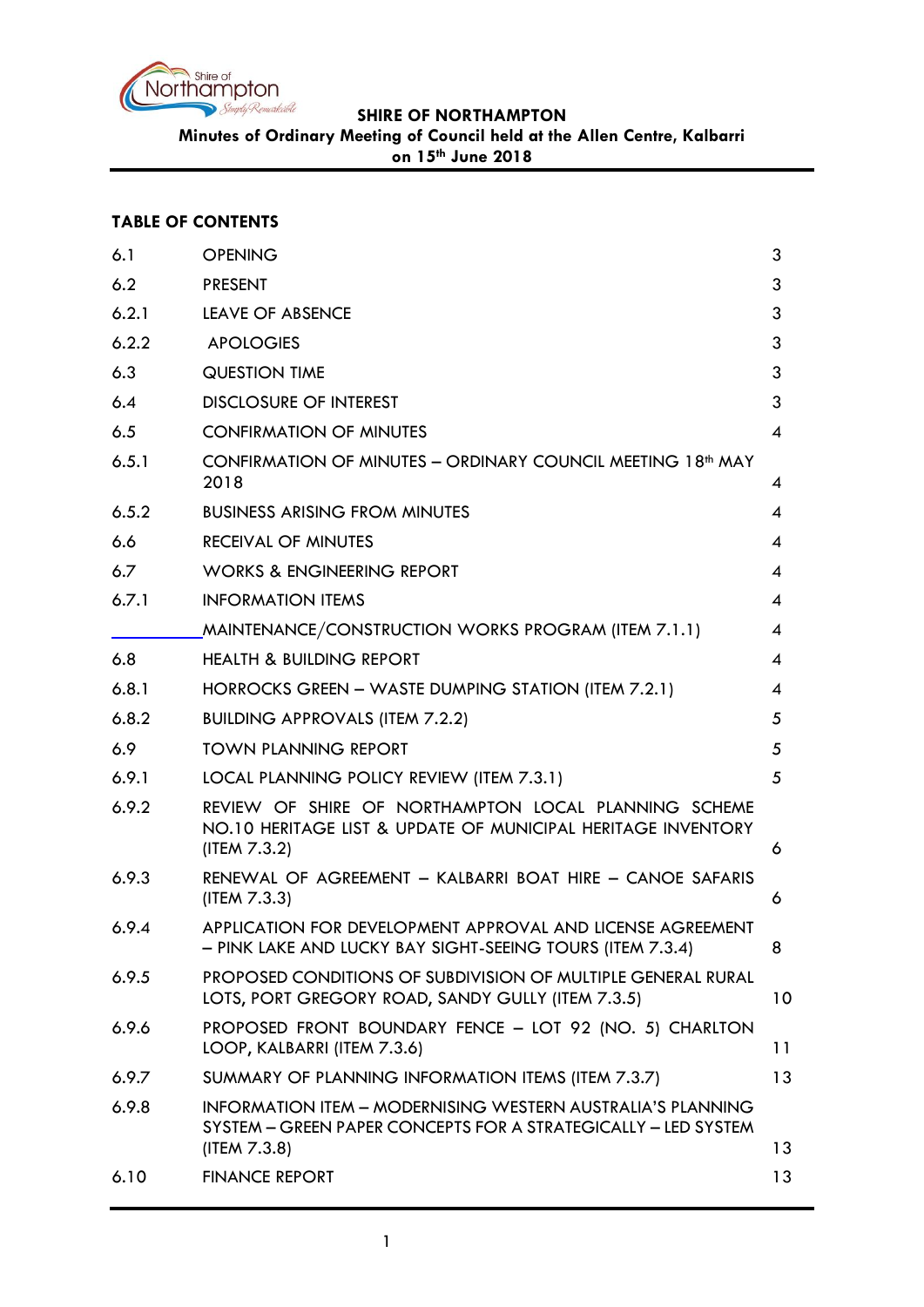

| Minutes of Ordinary Meeting of Council held at the Allen Centre, Kalbarri<br>on 15th June 2018 |                                                      |    |
|------------------------------------------------------------------------------------------------|------------------------------------------------------|----|
| 6.10.1                                                                                         | ACCOUNTS FOR PAYMENT (ITEM 7.4.1)                    | 13 |
| 6.10.2                                                                                         | MONTHLY FINANCIAL STATEMENTS - MAY 2018 (ITEM 7.4.2) | 13 |
| 6.10.3                                                                                         | 2018 - 2019 FEES AND CHARGES SCHEDULE/MINIMUM RATES  | 14 |
|                                                                                                | (ITEM 7.4.3)                                         | 14 |
| 6.11                                                                                           | <b>ADMINISTRATION &amp; CORPORATE REPORT</b>         | 14 |
| 6.11.1                                                                                         | 2018/2019 BUDGET MEETING (ITEM 7.5.1)                | 14 |
| 6.11.2                                                                                         | SHIRE OF NORTHAMPTON PROPERTY LOCAL LAW (ITEM 7.5.2) | 15 |
| 6.11.3                                                                                         | APPOINTMENT OF AUTHORISED OFFICERS (ITEM 7.5.3)      | 15 |
| 6.11.4                                                                                         | SALE OF HOLDEN CAPTIVA (ITEM 7.5.4)                  | 15 |
| 6.11.5                                                                                         | NORTHAMPTON IGA - ART SIGN (ITEM 7.5.5)              | 16 |
| 6.11.6                                                                                         | SENIOR STAFF PERFORMANCE REVIEWS (ITEM 7.5.6)        | 16 |
| 6.12                                                                                           | SHIRE PRESIDENT'S REPORT                             | 16 |
| 6.13                                                                                           | <b>DEPUTY SHIRE PRESIDENT'S REPORT</b>               | 16 |
| 6.14                                                                                           | <b>COUNCILLORS' REPORTS</b>                          | 17 |
| 6.14.1                                                                                         | <b>CR SMITH</b>                                      | 17 |
| 6.14.2                                                                                         | <b>CR CARSON</b>                                     | 17 |
| 6.15                                                                                           | <b>NEW ITEMS OF BUSINESS</b>                         | 17 |
| 6.16                                                                                           | <b>NEXT MEETING OF COUNCIL</b>                       | 17 |
| 6.17                                                                                           | <b>CLOSURE</b>                                       | 17 |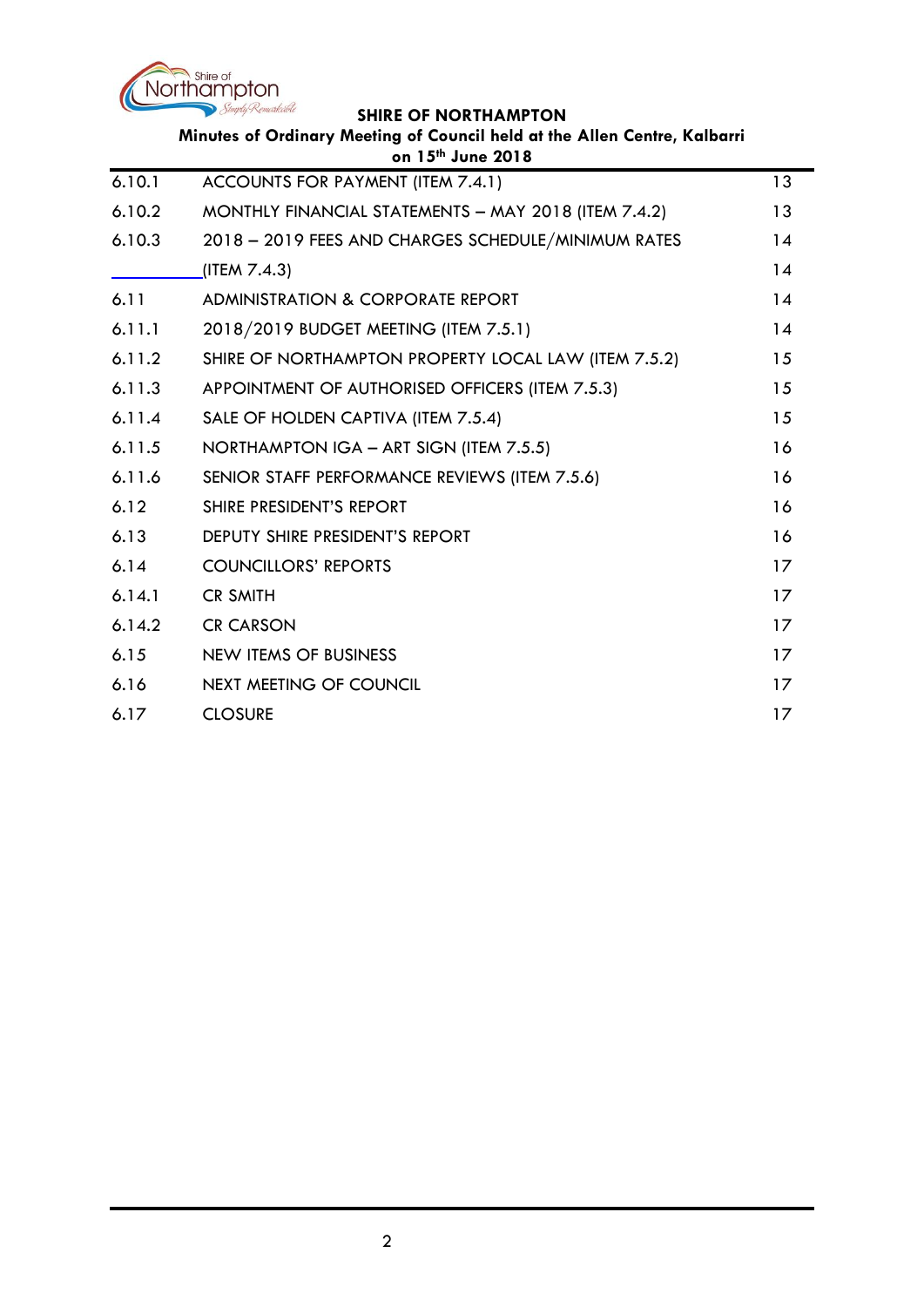

**on 15th June 2018**

### <span id="page-2-0"></span>**6.1 OPENING**

The President thanked all Councillors and staff present for their attendance and declared the meeting open at 1.00pm.

### <span id="page-2-1"></span>**6.2 PRESENT**

| Cr C Simkin               | President                      | Northampton Ward |
|---------------------------|--------------------------------|------------------|
| Cr S Krakouer             | Deputy President               | Kalbarri Ward    |
| Cr T Carson               |                                | Northampton Ward |
| Cr R Suckling             |                                | Northampton Ward |
| Cr T Hay                  |                                | Northampton Ward |
| Cr S Smith                |                                | Kalbarri Ward    |
| <b>Cr P Stewart</b>       |                                | Kalbarri Ward    |
| Mr Garry Keeffe           | <b>Chief Executive Officer</b> |                  |
| <b>Mr Grant Middleton</b> | Deputy Chief Executive Officer |                  |
| Mr Glenn Bangay           | <b>Building Surveyor</b>       |                  |
| Mr Neil Broadhurst        | <b>Manager of Works</b>        |                  |
| <b>Mrs Deb Carson</b>     | <b>Planning Officer</b>        |                  |

### <span id="page-2-2"></span>6.2.1 LEAVE OF ABSENCE

Cr D Pike

### <span id="page-2-3"></span>6.2.2 APOLOGIES

Cr S Stock-Standen

### <span id="page-2-4"></span>**6.3 QUESTION TIME**

Nil

# <span id="page-2-5"></span>**6.4 DISCLOSURE OF INTEREST**

Cr Tim Hay declared a financial interest in Item 7.3.4 as he is the Applicant and may incur a a gain or loss from the decision of Council.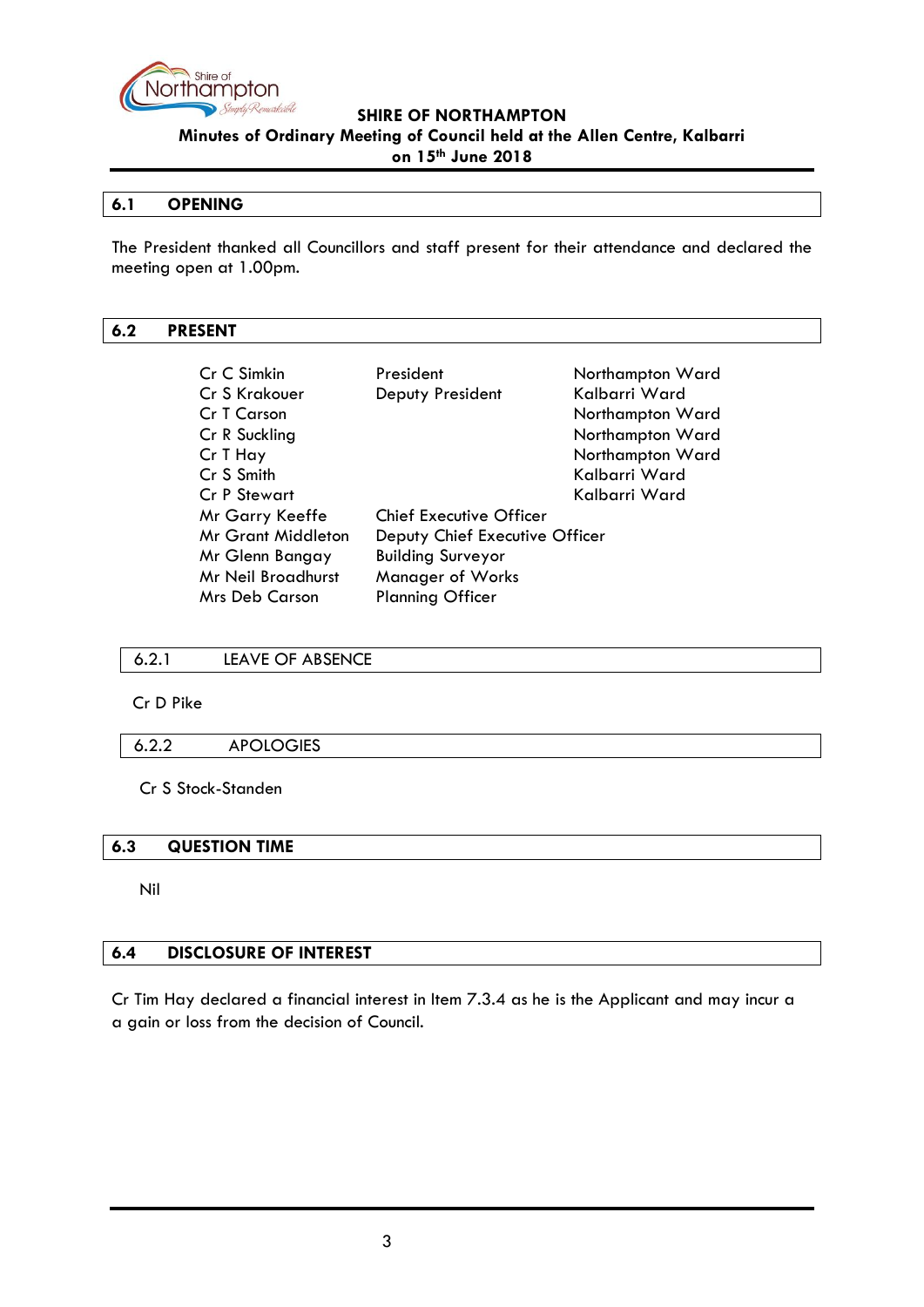

### <span id="page-3-1"></span><span id="page-3-0"></span>**6.5 CONFIRMATION OF MINUTES**

6.5.1 CONFIRMATION OF MINUTES - ORDINARY COUNCIL MEETING 18<sup>th</sup> MAY 2018

Moved Cr SUCKLING, seconded Cr KRAKOUER

That the minutes of the Ordinary Meeting of Council held on the 18<sup>th</sup> May 2018 be confirmed as a true and correct record, subject to the following changes:

• Heading numbering from Minute 5.9.3 onwards to be corrected.

CARRIED 7/0

<span id="page-3-2"></span>

| 6.5.2 | <b>BUSINESS ARISING FROM MINUTES</b> |  |
|-------|--------------------------------------|--|
|       |                                      |  |

Nil

### <span id="page-3-3"></span>**6.6 RECEIVAL OF MINUTES**

Nil

### <span id="page-3-5"></span><span id="page-3-4"></span>**6.7 WORKS & ENGINEERING REPORT**

<span id="page-3-6"></span>6.7.1 INFORMATION ITEMS MAINTENANCE/CONSTRUCTION WORKS PROGRAM (ITEM 7.1.1)

Noted

Mr Neil Broadhurst departed the meeting at 1.06pm.

### <span id="page-3-7"></span>**6.8 HEALTH & BUILDING REPORT**

<span id="page-3-8"></span>6.8.1 HORROCKS GREEN – WASTE DUMPING STATION (ITEM 7.2.1)

Moved Cr CARSON, seconded Cr SMITH

That Council:

1. Permit the use of the designated area to the North of Mitchell Street Horrocks to be used as a green-waste only dumping area by the general public, for a trial period of 6 months.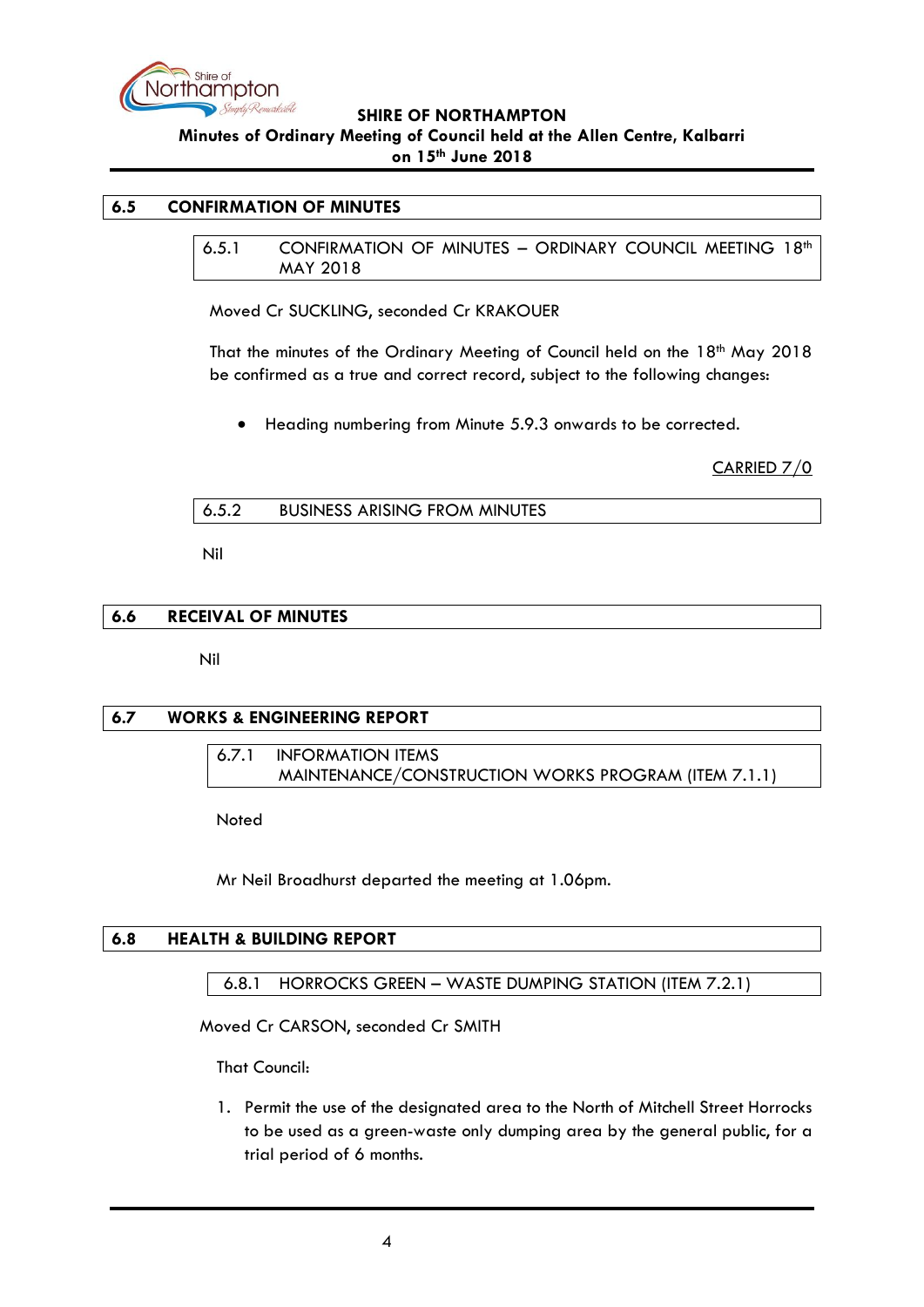

- 2. Approve of purchase and erection of appropriate signage for control of the green waste site.
- 3. Require the Horrocks Community Centre Inc to monitor the site on the behalf of the Council and to ensure only green-waste is dumped on this site by the general public.
- 4. Require Management to present a report to the February 2019 meeting of Council advising of the effectiveness of the site and recommendations for continued use or closure of the site.

CARRIED 7/0

### <span id="page-4-0"></span>6.8.2 BUILDING APPROVALS (ITEM 7.2.2)

Noted

# <span id="page-4-2"></span><span id="page-4-1"></span>**6.9 TOWN PLANNING REPORT**

# 6.9.1 LOCAL PLANNING POLICY REVIEW (ITEM 7.3.1)

Moved Cr SUCKLING, seconded Cr STEWART

That Council, pursuant to Schedule 2 - Deemed Provisions, Part 2, cl 4 of the *Planning and Development (Local Planning Schemes) Regulations 2015,* resolves to:

- 1. Adopt the amended Local Planning Policies for public comment and advertise them for a period of 21 days;
- 2. Should no written, author-identified objections be received during the 21 day advertising period, then adopt for final approval the amended Local Planning Policies and proceed to publish a notice to this effect in the local newspaper; and
- 3. Should there be any written, author-identified objections received during the advertising period, require staff to present to Council a further report.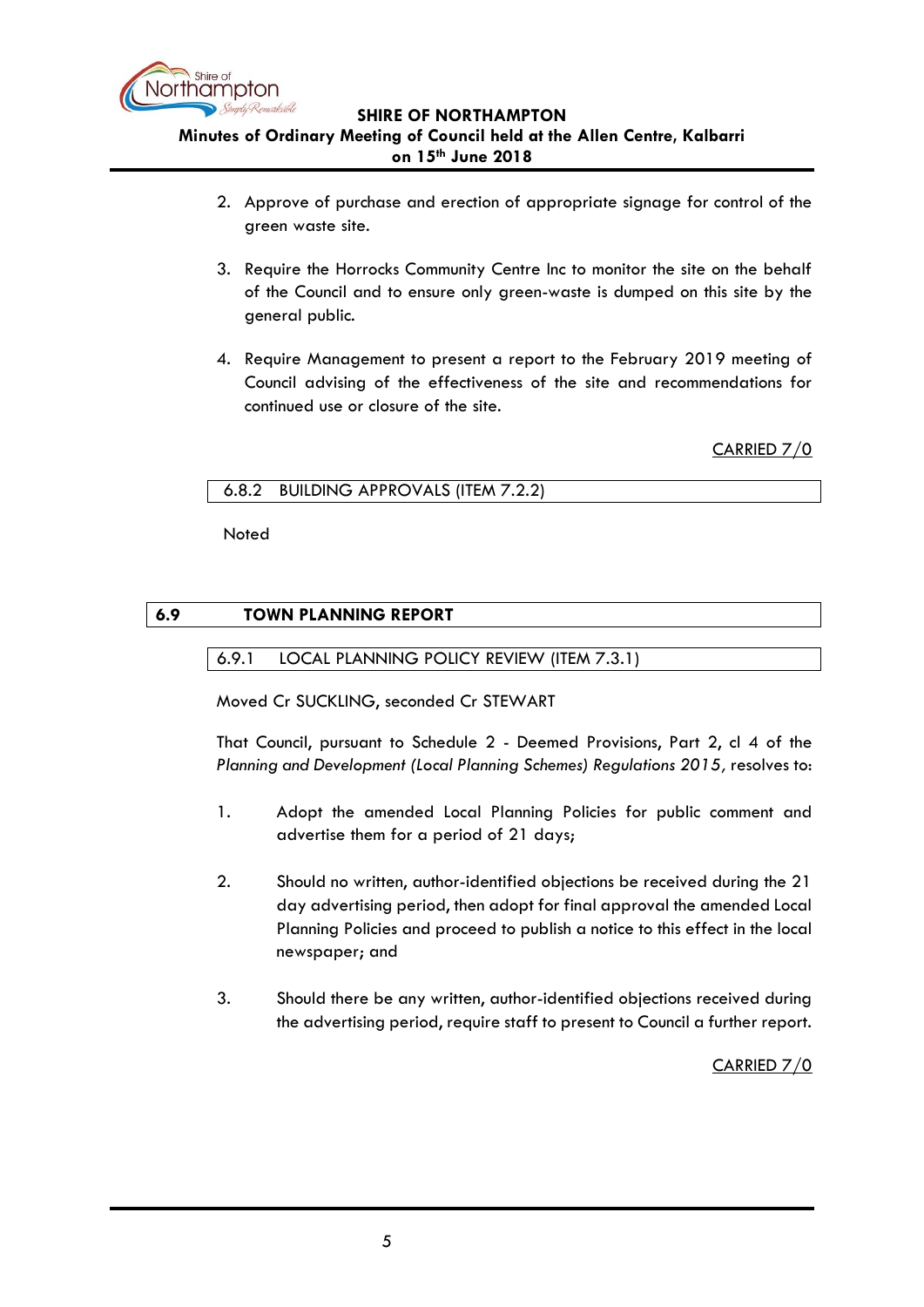

<span id="page-5-0"></span>6.9.2 REVIEW OF SHIRE OF NORTHAMPTON LOCAL PLANNING SCHEME NO.10 HERITAGE LIST & UPDATE OF MUNICIPAL HERITAGE INVENTORY (ITEM 7.3.2)

Moved Cr KRAKOUER, seconded Cr STEWART

That Council resolve to initiate:

- 1. A review of the Shire of Northampton Local Planning Scheme No. 10 Heritage List 2015 for the purposes of consultation, and pursuant to Schedule 2 - Deemed Provisions, Part 3, cl 8 (3) of the *Planning and Development (Local Planning Schemes) Regulations*; and
- 2. An update of the Shire of Northampton Municipal Heritage Inventory, for the purposes of consultation.

CARRIED 7/0

<span id="page-5-1"></span>6.9.3 RENEWAL OF AGREEMENT – KALBARRI BOAT HIRE – CANOE SAFARIS (ITEM 7.3.3)

Moved Cr SUCKLING, seconded Cr SMITH

That Council:

- 1. Grant Development Approval for an experiential use (canoe safaris) over Reserves 12996, 25307 & 26591and Lot 1545, Murchison River Foreshore, Kalbarri subject to the following conditions:
	- a) This Development Approval is an approval for the proposed use for the purposes of the Shire of Northampton's *Local Planning Scheme No. 11 – Kalbarri* and the *Planning and Development Act* (2005) only and does not constitute and approval of the proposed use by the Shire in its capacity as management body of the reserve within which the use is proposed to be located;
	- b) This Development Approval is subject to:
		- (i) In-principle approval of the Shire in its capacity as management body of the reserve within which the proposed use is to be located;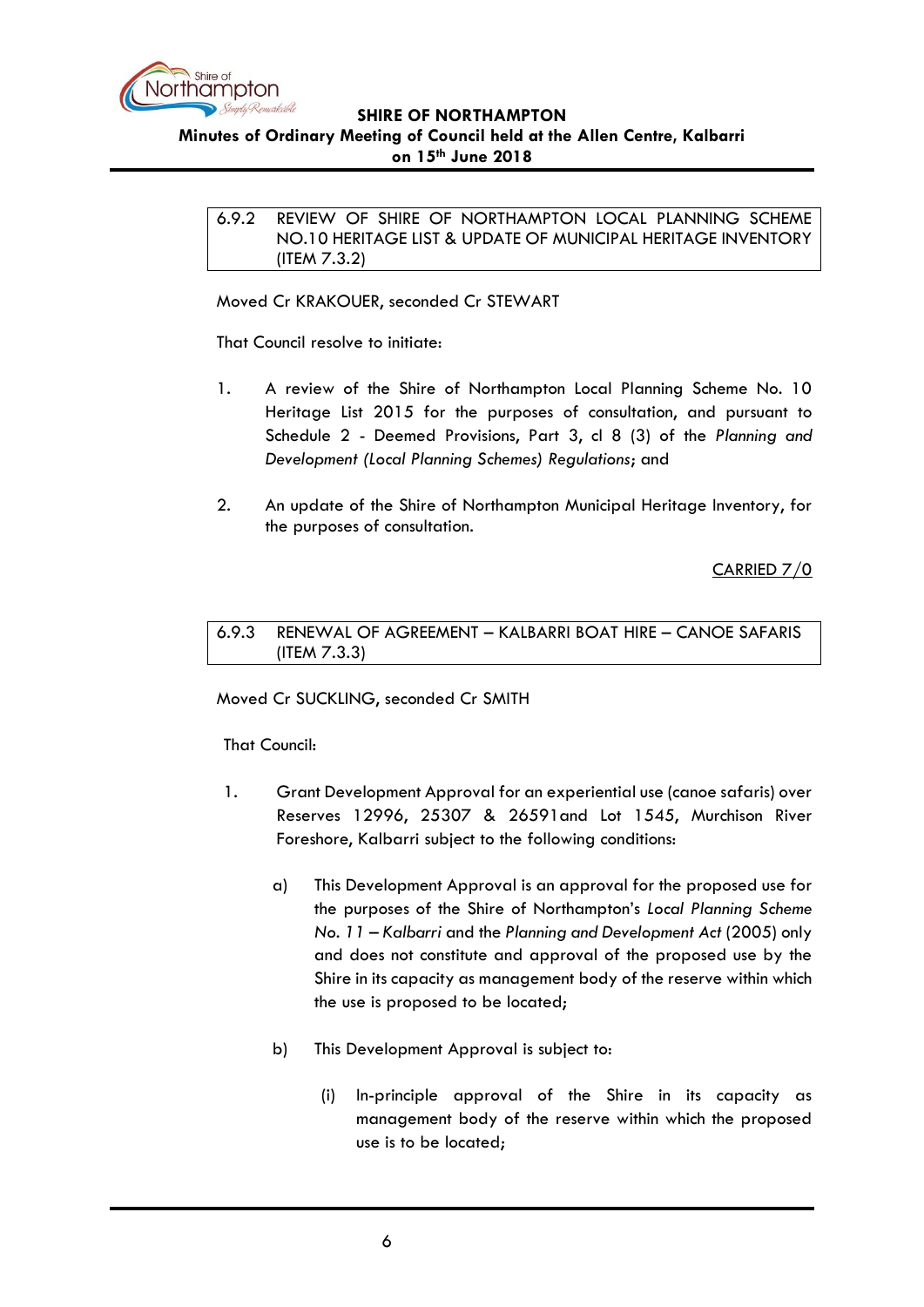

#### **Minutes of Ordinary Meeting of Council held at the Allen Centre, Kalbarri on 15th June 2018**

| (ii) Approval of the Minister of Lands in accordance with the |
|---------------------------------------------------------------|
| provisions of the Land Administration Act (1997); and         |

- (iii) A license agreement being entered into by the applicant and the Shire in accordance with Council's Policy 9.2 – *Requirements for License Agreements to Use Crown Reserves for Commercial, Recreational and Tourism Activities;*
- *c)* This Development Approval shall remain valid whilst the License Agreement referred to in Condition (b)(iii) remains current and valid, and on the expiration or in the termination of such License Agreement, this Development Approval shall cease to be valid.

# *Advice Notes:*

- *Note 1: If the development/use the subject of this approval is not substantially commenced within a period of 2 years, or another period specified in the approval after the date of determination, the approval will lapse and be of no further effect;*
- *Note 2. Where an approval has so lapsed, no development must be carried out without the further approval of the local government having first been sought and obtained.*
- *Note 3: If an applicant or owner is aggrieved by this determination there is a right of review by the State Administrative Tribunal in accordance with the Planning and Development Act 2005 Part 14. An application must be made within 28 days of determination.*
- 2. Authorise delegation to the Chief Executive Officer and Planning Officer for the preparation and execution of the License Agreement, with any disputes to be referred back to Council for final determination.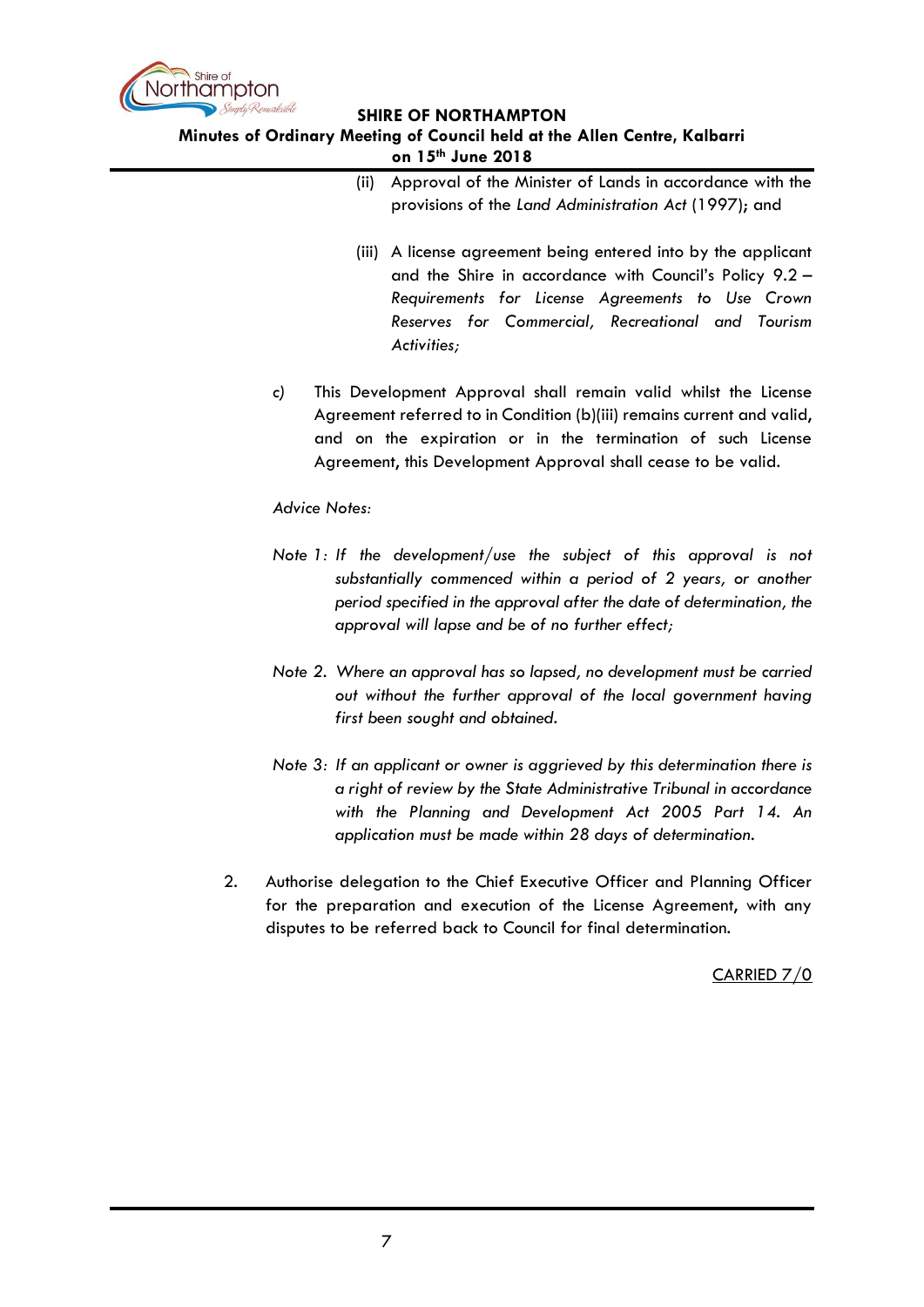

<span id="page-7-0"></span>Cr Hay declared a financial interest in Item 7.3.4 as is the applicant and may incur a financial gain or loss form the decision of Council and left the meeting at 1.23pm.

6.9.4 APPLICATION FOR DEVELOPMENT APPROVAL AND LICENSE AGREEMENT – PINK LAKE AND LUCKY BAY SIGHT-SEEING TOURS (ITEM 7.3.4)

Moved Cr SIMKIN, seconded Cr CARSON

- 1. That Council grant Development Approval for an experiential use (sightseeing tours) over the land areas of Unallocated Crown Land as identified, subject to the following conditions:
	- a) This Development Approval is an approval for the proposed use for the purposes of the Shire of Northampton's *Local Planning Scheme No. 10 – Northampton* and the *Planning and Development Act* (2005) only;
	- b) This Development Approval is subject to the continuing Approval of the Minister of Lands by means of a valid License Agreement with the Department of Planning, Lands and Heritage (or relevant state lands authority) in accordance with the provisions of the *Land Administration Act* (1997);
	- c)This Development Approval shall remain valid whilst the License Agreement referred to in Condition (b) remains current and valid, and on the expiration or in the termination of such License Agreement, this Development Approval shall cease to be valid;
	- d) The proposed tour, to traverse the areas of Unallocated Crown Land as identified in the attached approved plans dated 15 June 2018, shall be limited to the provision of one (1) six-seater side-by-side buggy;
	- e) The Applicant shall provide an Emergency Management Plan to the Shire of Northampton, and be to the approval of the local government, prior to the commencement of the proposed use;
	- f) The Applicant shall contact the Shire of Northampton's Environmental Health Officer to ensure compliance with the Food Act (2008) prior to commencement of the proposed use;
	- g) Tour times shall be limited to the hours of 8am and 5pm, Sunday to Saturday inclusive;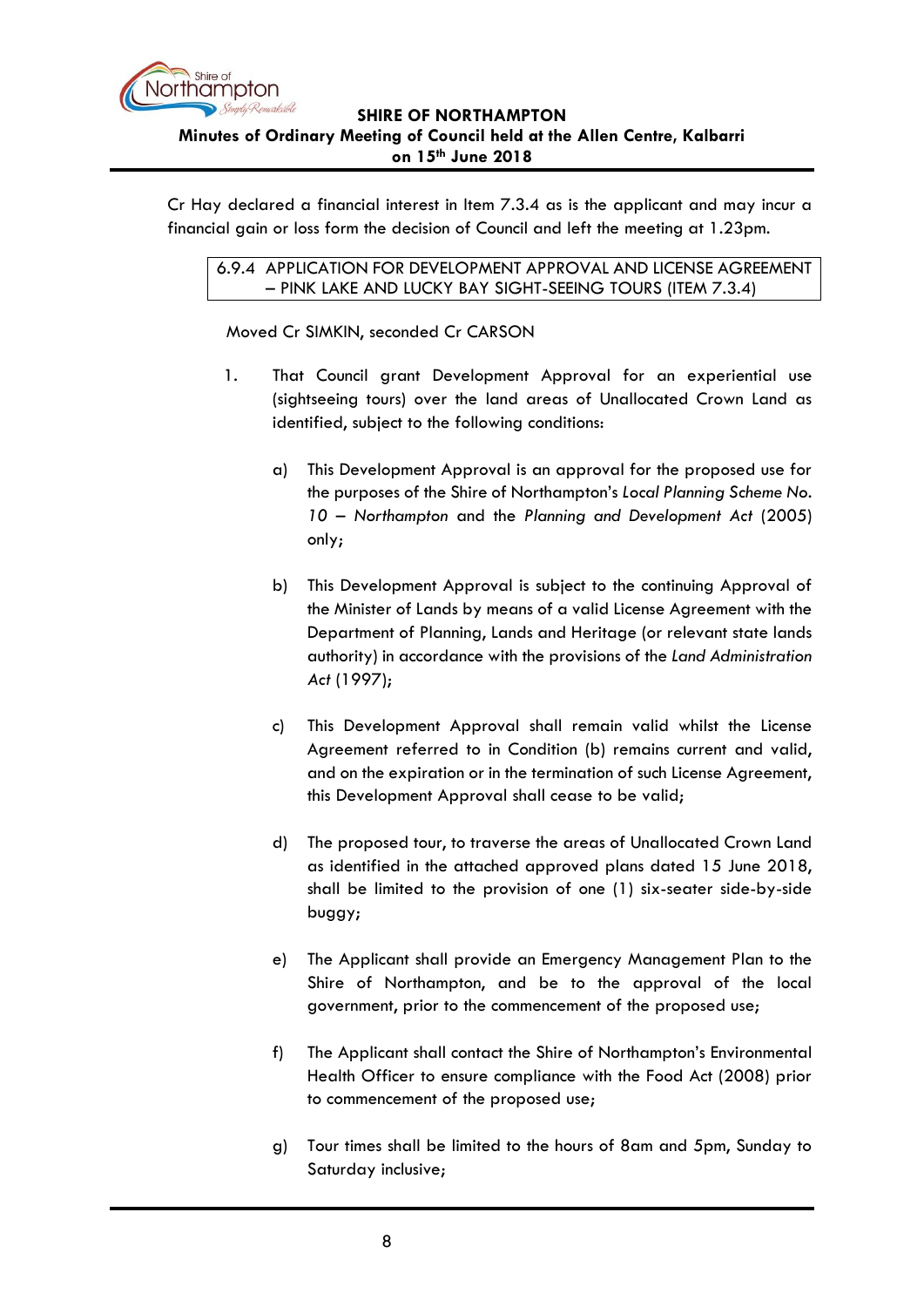

- h) The Applicant shall comply with the requirements set out by the Department of Biodiversity, Conservation and Attractions, to the satisfaction of the Local Government, for the protection of migratory bird species;
- i) The Applicant shall conduct the tours ONLY using existing pathways, roads and tracks as identified in the attached approved plans dated 15 June 2018, and shall not negatively impact, degrade or damage the natural amenity within the approved land locations in any way; and
- j) The Applicant shall obtain Public Liability Insurance coverage to a minimum of \$20 million, and forward a copy of this certificate to the Shire of Northampton, to comply with the provisions of the Shire of Northampton's Local Planning Policy – Commercial Recreational Tourism Activity.

### *Advice Notes:*

- *Note 1: If the development/use the subject of this approval is not substantially commenced within a period of 2 years, or another period specified in the approval after the date of determination, the approval will lapse and be of no further effect;*
- *Note 2. Where an approval has so lapsed, no development must be carried out without the further approval of the local government having first been sought and obtained.*
- *Note 3. The Applicant is advised to familiarise themselves with the Aboriginal Heritage Due Diligence Guidelines, which are designed to assist proponents to identify and mitigate any risks to Aboriginal Heritage, available at [https://www.daa.wa.gov.au/globalassets/pdf-files/ddg.](https://www.daa.wa.gov.au/globalassets/pdf-files/ddg)*
- *Note 4. With regard to Condition 1(h), the Applicant will be provided with advice from the Department of Biodiversity, Conservation and Attractions (Parks and Wildlife) relating to the environmental significance of the Hutt Lagoon system and migratory shorebirds and waders located there.*
- *Note 5: If an applicant or owner is aggrieved by this determination there is a right of review by the State Administrative Tribunal in accordance with the Planning and Development Act 2005 Part 14. An application must be made within 28 days of determination.*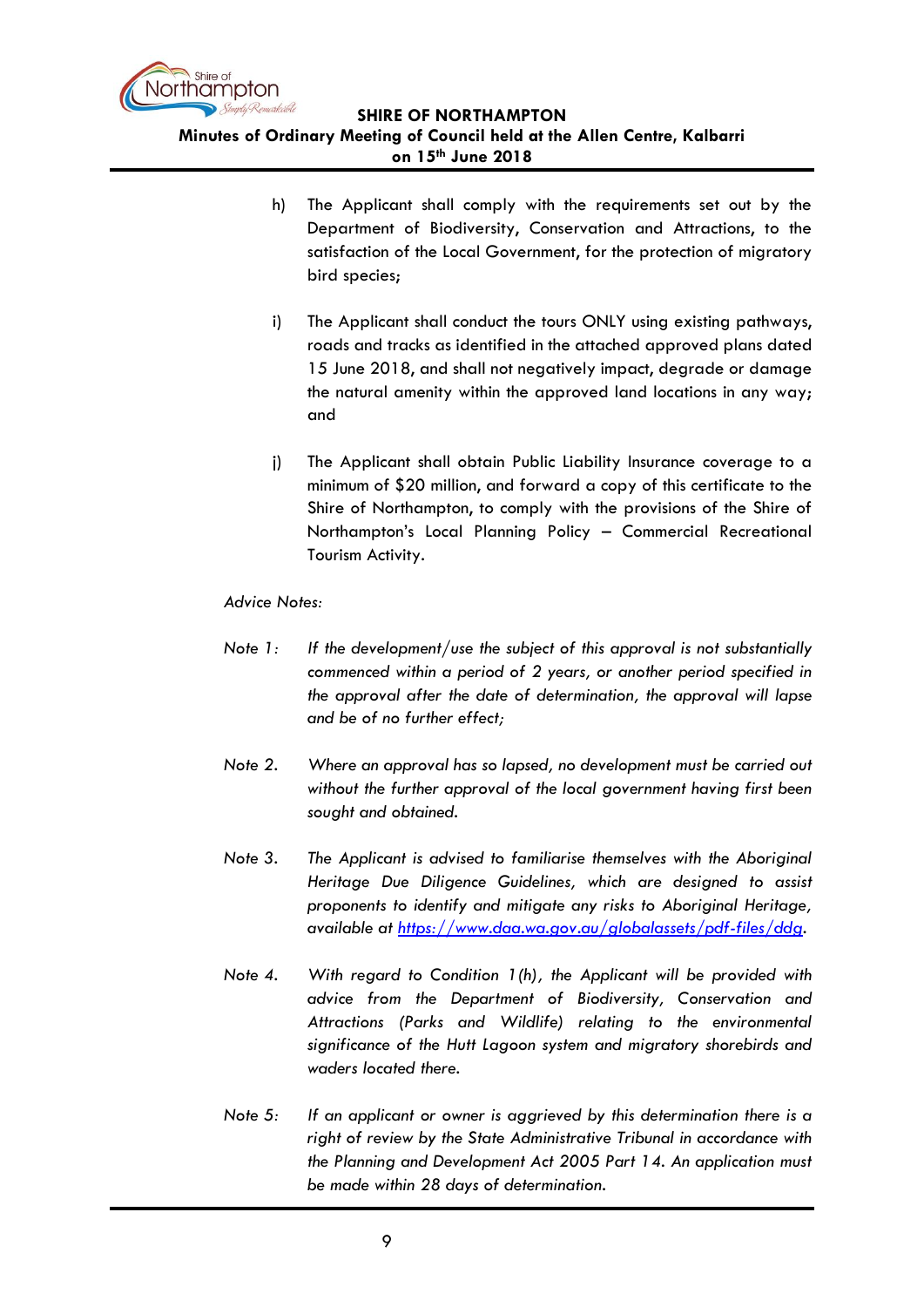

2. That Council not approve the proposed sign at the Pink Lake Lookout, on the basis that it is not considered appropriate that signs of a commercial nature be approved in this location, as this would set a precedent for other signs and would have a detrimental result of the visual amenity of the area, and that the sign is considered to be remote from the primary place of business activity**.**

CARRIED 6/0

Cr Hay returned to the meeting at 1.31pm.

<span id="page-9-0"></span>6.9.5 PROPOSED CONDITIONS OF SUBDIVISION OF MULTIPLE GENERAL RURAL LOTS, PORT GREGORY ROAD, SANDY GULLY (ITEM 7.3.5)

Moved Cr SUCKLING, seconded Cr STEWART

- 1. That Council correspond with the Department of Planning, Lands and Heritage to reiterate that Council does not support the original subdivision application for an eight lot subdivision, as it is not supported by the provisions of Council's Local Planning Strategy;
- 2. That, should an approval for subdivision be considered in relation to WAPC 155721, then the following conditions be imposed:
	- (a) Prior to the commencement of subdivisional works, an environmental management plan for the Hutt River tributary is to be prepared and approved to ensure the protection and management of the sites' environmental assets, with satisfactory arrangements being made for the implementation of the approved plan. (with the Department of Water and Environmental Regulation to be the clearing authority);
	- (b) A fence restricting vehicle and stock access to the Hutt River tributary is to be constructed on the Hutt River tributary vegetation boundary to protect native vegetation;
	- (c) A bushfire management plan is to be prepared and information be provided to demonstrate that the measures contained within the bushfire management plan have been implemented during subdivisional works;
	- (d) The landowner/applicant shall provide a written undertaking to the satisfaction of the Western Australian Planning Commission to advise prospective purchasers of the provisions of the local government's local planning scheme that relate to the use and management of the land; and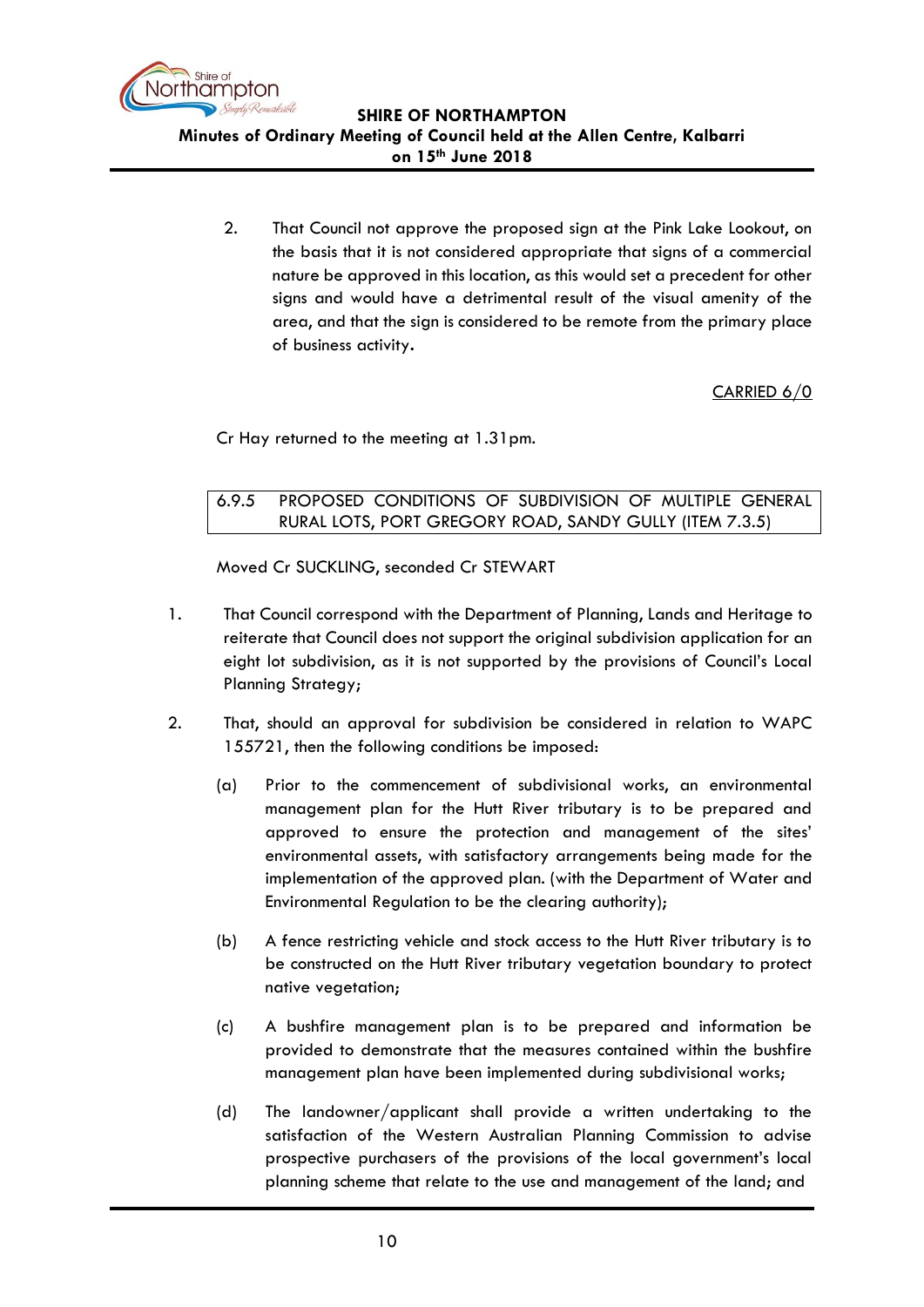

# **Minutes of Ordinary Meeting of Council held at the Allen Centre, Kalbarri**

**on 15th June 2018**

- (e) A notification, pursuant to Section 70A of the Transfer of Land Act 1893 is to be placed on the certificates of title of the proposed lots (only to those lots where applicable). Notice of this notification is to be included on the diagram or plan of survey (deposited plan). The notification is to state as follows: 'Reticulated sewerage, water and network electricity supply is not available to the lot'.
- 3. That Council request the WAPC to require the Applicant to provide transport, road and access detail for further consideration by Mains Roads WA and the Shire of Northampton, or apply suitable conditions so as to minimise and rationalise access points, as an increase in access points (particularly in that location) has the potential to impact upon traffic flow and the safe movement of vehicles entering and exiting the existing road network. Should an approval be granted that allows access points to Port Gregory Road, then Mains Roads WA should be the clearing authority for any transport, road and access conditions applied.

CARRIED 7/0

<span id="page-10-0"></span>6.9.6 PROPOSED FRONT BOUNDARY FENCE – LOT 92 (NO. 5) CHARLTON LOOP, KALBARRI (ITEM 7.3.6)

# Moved Cr HAY, seconded Cr STEWART

That Council grant formal development approval for a 1.5m high colorbond and slat panel fence to be constructed along the front property boundary of Lot 92 (No. 5) Charlton Loop, Kalbarri, subject to the following conditions:

- 1. Development shall be in accordance with the attached approved plan(s) dated 15 June 2018 and subject to any modifications required as a consequence of any condition(s) of this approval. The endorsed plan(s) shall not be modified or altered without the prior written approval of the local government;
- 2. Any additions to or change of use of any part of the building or land (not the subject of this consent/approval) requires further application and development approval for that use/addition;
- 3. The fence height shall be limited to 1.5 metres as amended and marked in 'RED' on the attached approved plan(s) dated 15 June 2018;
- 4. A building permit shall be issued by the local government prior to the commencement of any work on the site;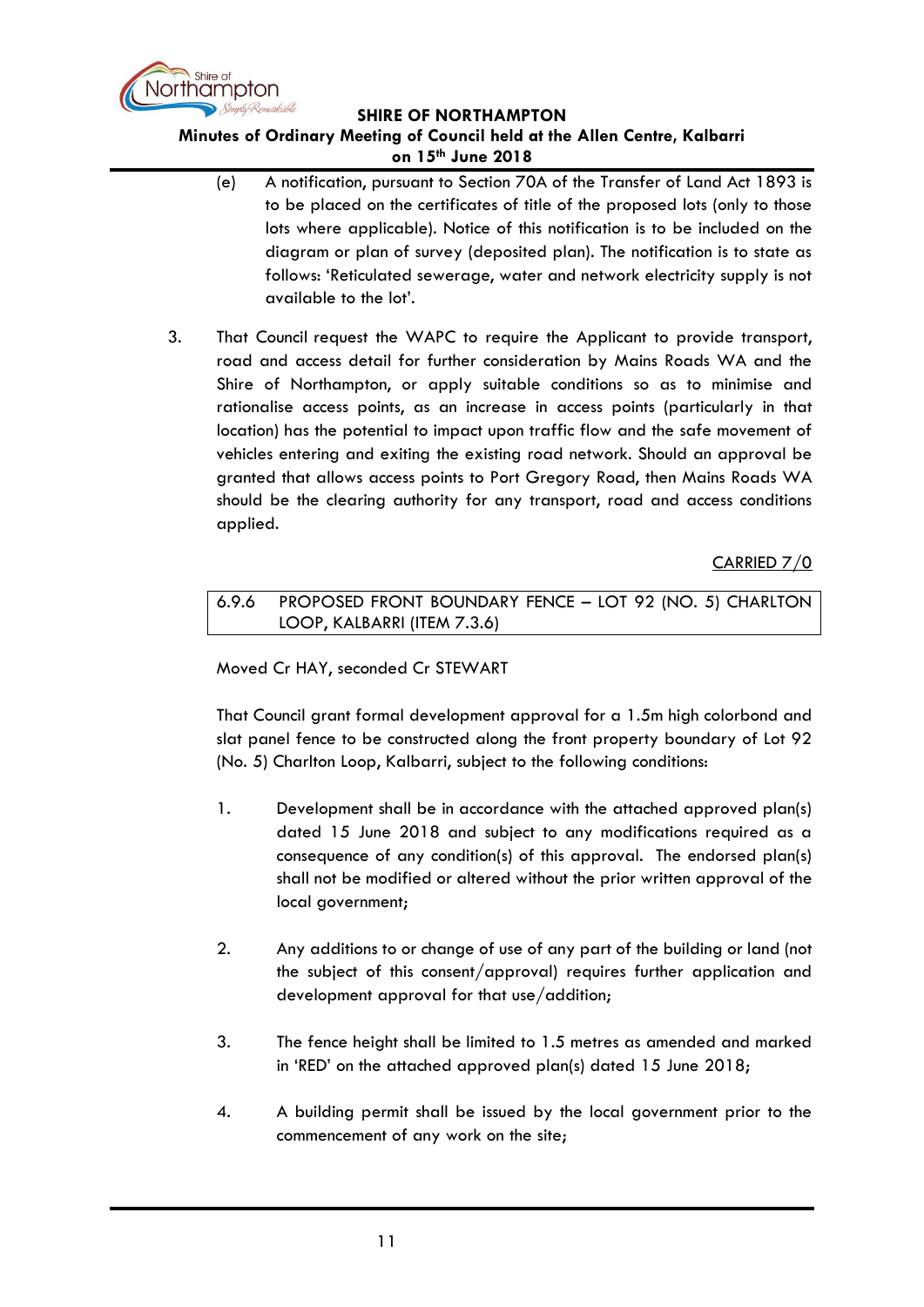

# **Minutes of Ordinary Meeting of Council held at the Allen Centre, Kalbarri on 15th June 2018**

|    | on 15 "June ZUI 8                                                                                                                                                                                                                                                                                                                                                                                                                                                                                                                                                 |
|----|-------------------------------------------------------------------------------------------------------------------------------------------------------------------------------------------------------------------------------------------------------------------------------------------------------------------------------------------------------------------------------------------------------------------------------------------------------------------------------------------------------------------------------------------------------------------|
| 5. | Any soils disturbed or deposited on site shall be stabilised to the approval<br>of the Local Government;                                                                                                                                                                                                                                                                                                                                                                                                                                                          |
| 6. | The existing fence, as approved by the State Administrative Tribunal in<br>relation to Matter Number DR 142 2006, be removed prior to, or within<br>three (3) months, of the new fence being constructed;                                                                                                                                                                                                                                                                                                                                                         |
| 7. | A manoeuvring/vehicle turnaround area shall be provided<br>and<br>maintained within the lot, so that all vehicles exiting the lot may do so in<br>forward gear;                                                                                                                                                                                                                                                                                                                                                                                                   |
| 8. | The materials used in the construction of the front fence shall be as per<br>the schedule of colours and materials provided to the local government.<br>This schedule shall not be modified or altered without the prior written<br>approval of the local government; and                                                                                                                                                                                                                                                                                         |
| 9. | The slat panelling of the fence above 900mm from natural ground level<br>shall comply with the definition of "visually permeable" of the State<br>Planning Policy 3.1 - Residential Design Codes (refer to Advice Note 3<br>for further information).                                                                                                                                                                                                                                                                                                             |
|    | <b>Advice Notes:</b>                                                                                                                                                                                                                                                                                                                                                                                                                                                                                                                                              |
| 1. | Where an approval has lapsed, no development/use shall be carried out<br>without the further approval of the local government having first been<br>sought and obtained.                                                                                                                                                                                                                                                                                                                                                                                           |
| 2. | If the development/use the subject of this approval is not substantially<br>completed within a period of 2 years after the date of the determination<br>the approval shall lapse and be of no further effect;                                                                                                                                                                                                                                                                                                                                                     |
| 3. | The Applicant is advised that "visually permeable" is defined with the<br>State Planning Policy 3.1 - Residential Design Codes as meaning a<br>vertical surface that has:<br>- continuous vertical or horizontal gaps of 50mm or greater width<br>occupying not less than one third of the total surface area;<br>- continuous vertical or horizontal gaps less than 50mm in width, occupying<br>at least one half of the total surface area in aggregate; or<br>- a surface offering equal or lesser obstruction to view;<br>as viewed directly from the street. |

4. If an applicant is aggrieved by this determination there is a right (pursuant to the *Planning and Development Act 2005*) to have the decision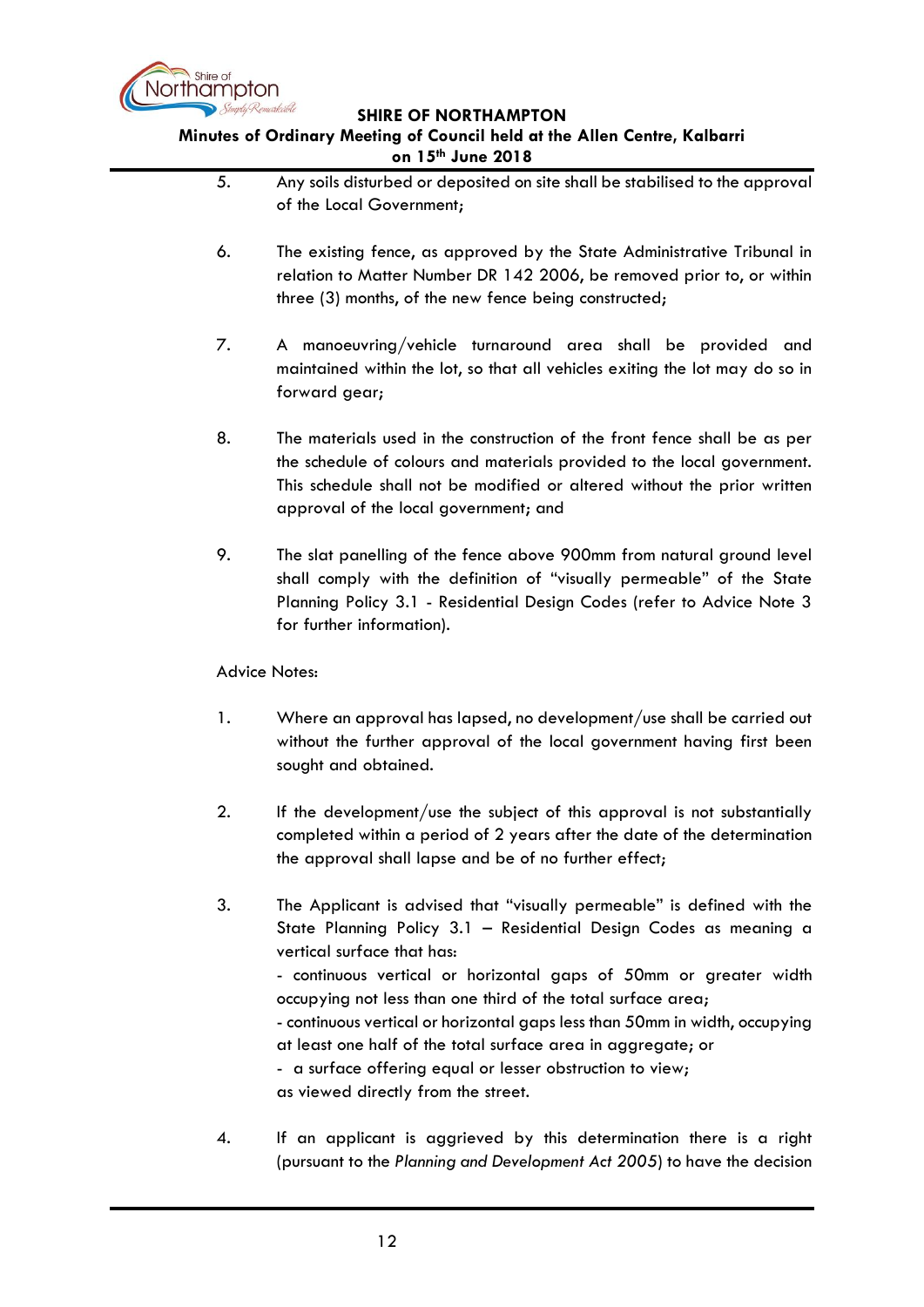

### **Minutes of Ordinary Meeting of Council held at the Allen Centre, Kalbarri on 15th June 2018**

reviewed by the State Administrative Tribunal. Such application must be made within 28 days from the date of this notice.

CARRIED 7/0

# <span id="page-12-0"></span>6.9.7 SUMMARY OF PLANNING INFORMATION ITEMS (ITEM 7.3.7)

Noted.

<span id="page-12-1"></span>6.9.8 INFORMATION ITEM – MODERNISING WESTERN AUSTRALIA'S PLANNING SYSTEM – GREEN PAPER CONCEPTS FOR A STRATEGICALLY – LED SYSTEM (ITEM 7.3.8)

Noted.

# <span id="page-12-3"></span><span id="page-12-2"></span>**6.10 FINANCE REPORT**

# 6.10.1 ACCOUNTS FOR PAYMENT (ITEM 7.4.1)

Moved Cr SUCKLING, seconded Cr KRAKOUER

That Municipal Fund Cheques 21449 to 21462 inclusive totalling \$52,206.87, Municipal EFT payments numbered EFT17882 to EFT18024 inclusive totalling \$585,418.03, Trust Fund Cheques 2323 to 2329, totalling \$4,255.39, Direct Debit payments numbered GJ1104 to GJ1109 inclusive totalling \$339,384.54 be passed for payment and the items therein be declared authorised expenditure**.**

# CARRIED BY AN ABSOLUTE MAJORITY 7/0

<span id="page-12-4"></span>6.10.2 MONTHLY FINANCIAL STATEMENTS – MAY 2018 (ITEM 7.4.2)

Moved Cr SMITH, seconded Cr CARSON

That Council adopts the Monthly Financial Report for the period ending 31 May 2018.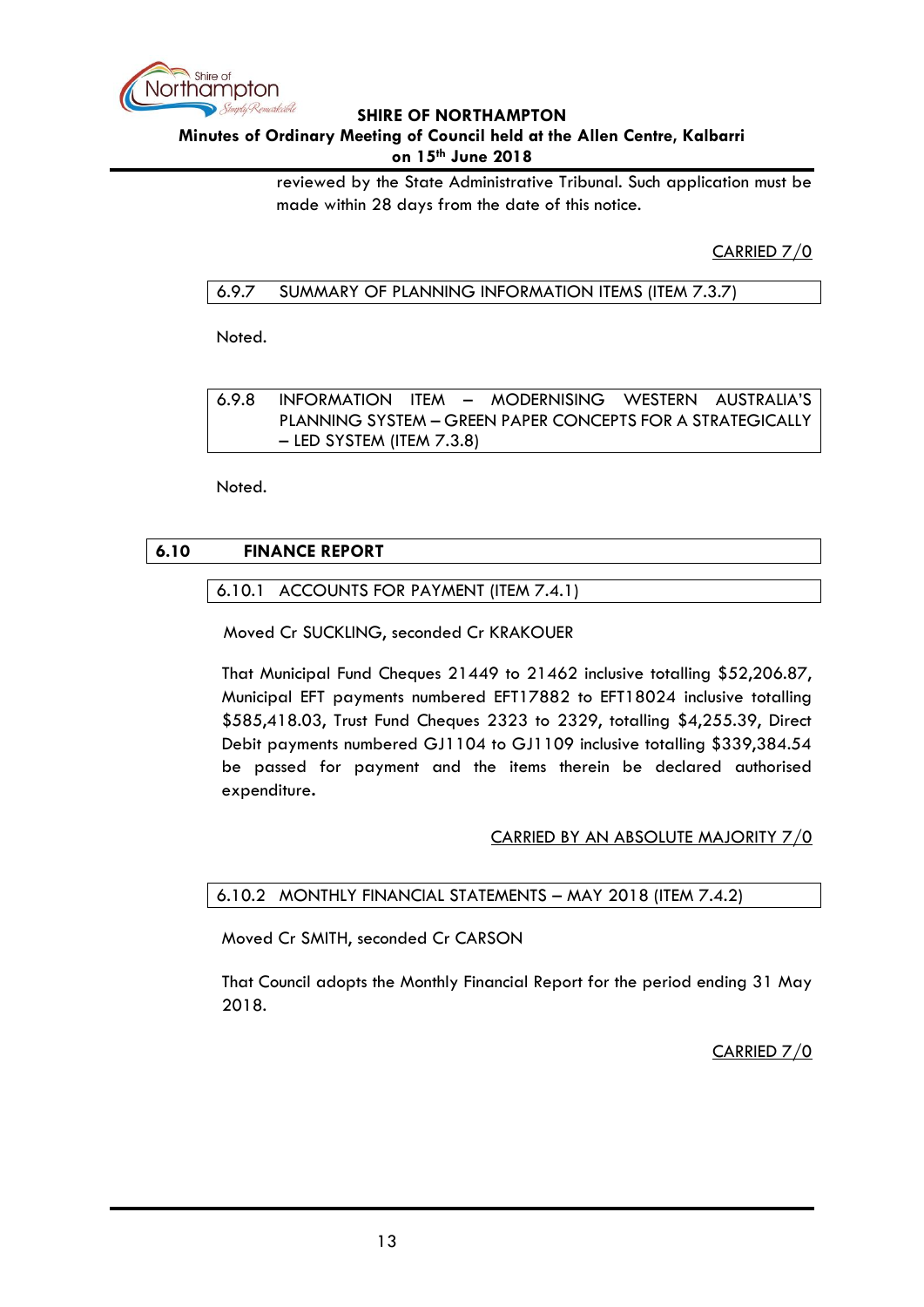

<span id="page-13-1"></span><span id="page-13-0"></span>6.10.3 2018 – 2019 FEES AND CHARGES SCHEDULE/MINIMUM RATES (ITEM 7.4.3)

Cr Hay declared a financial interest in 7.4.3 (in relation to the proposed Lucky Bay camp ground fee changes) as he is the operator of a caravan park and may incur a financial gain or loss form the decision of Council and left the meeting at 2.04pm.

Moved Cr SUCKLING, seconded Cr SMITH

That Council adopt an overnight charge to be applied to charter/commercial buses at a rate of \$5 per person per night, for the Lucky Bay and Little Bay camping grounds.

# CARRIED 6/0

Cr Hay returned to the meeting at 2.09pm.

Moved Cr CARSON, seconded Cr SUCKLING

- 1. That Council adopts the Schedule of Fees and Charges for the 2018/2019 Financial Year as presented, subject to the following change:
	- Deletion of M Grove lease fee
- 2. That Council adopts the minimum rate on rateable Gross Rental Value and Unimproved Value properties be set at \$550 per assessment for the 2018/2019 Financial Year.

### CARRIED BY AN ABSOLUTE MAJORITY 7/0

### <span id="page-13-3"></span><span id="page-13-2"></span>**6.11 ADMINISTRATION & CORPORATE REPORT**

### 6.11.1 2018/2019 BUDGET MEETING (ITEM 7.5.1)

Moved Cr SMITH, seconded Cr STEWART

That Council holds a Special Meeting of Council to consider the 2018/2019 Budget on Friday 27<sup>th</sup> July 2018, commencing 1.00pm at the Northampton Council Chambers.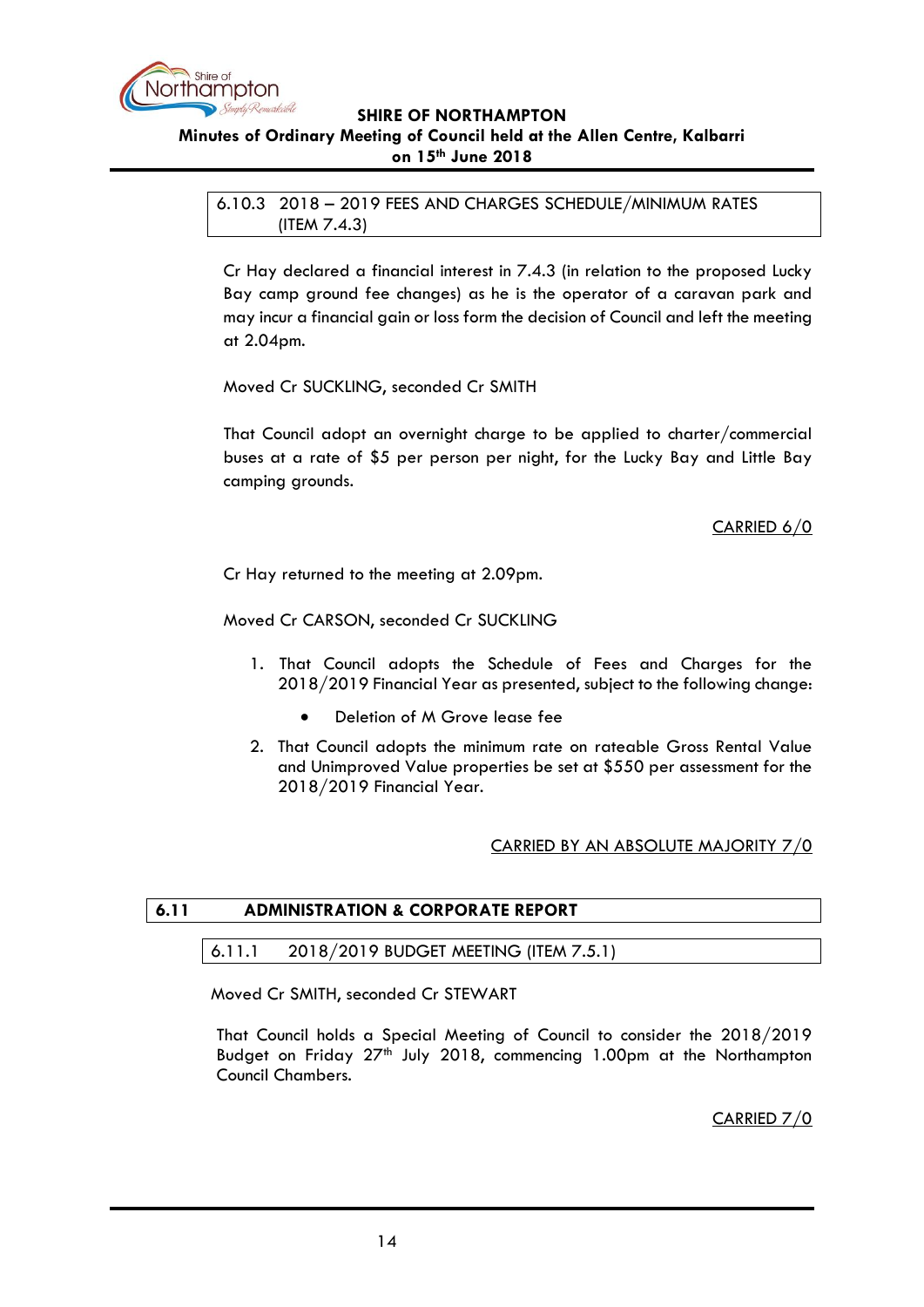

# <span id="page-14-0"></span>6.11.2 SHIRE OF NORTHAMPTON PROPERTY LOCAL LAW (ITEM 7.5.2)

Moved Cr SIMKIN, seconded Cr SUCKLING

That Council:

- 1. Resolves to make the *Shire of Northampton Local Government Property Local Law 2018.*
- 2. In accordance with section 3.12 of the Local Government Act 1995, give public notice of its intention to make the new Local Law.

CARRIED 7/0

### <span id="page-14-1"></span>6.11.3 APPOINTMENT OF AUTHORISED OFFICERS (ITEM 7.5.3)

Moved Cr SMITH, seconded Cr CARSON

That the following persons be declared authorised officers to exercise powers pursuant to the Bush Fires Act 1954:

Robert McKenzie – Chief Bush Fire Control Officer

Len Simmons - Deputy Bush Fire Control Officer North Michael Morris - Deputy Bush Fire Control Officer South

| Other Authorised Officers |                        |
|---------------------------|------------------------|
| Garry Keeffe              | <b>Grant Middleton</b> |
| Kyle Carson               | <b>Chad Graham</b>     |
| Matt Johnson              | Lindsay Rowe           |
| Greg Poett                | Scott Bridgeman        |
|                           |                        |

And that all previous appointments are hereby cancelled.

CARRIED 7/0

### <span id="page-14-2"></span>6.11.4 SALE OF HOLDEN CAPTIVA (ITEM 7.5.4)

Moved Cr KRAKOUER, seconded Cr SUCKLING

That the tender submitted by Cris Barton, offering a price of \$14,000 plus GST, for the Holden Captiva be accepted.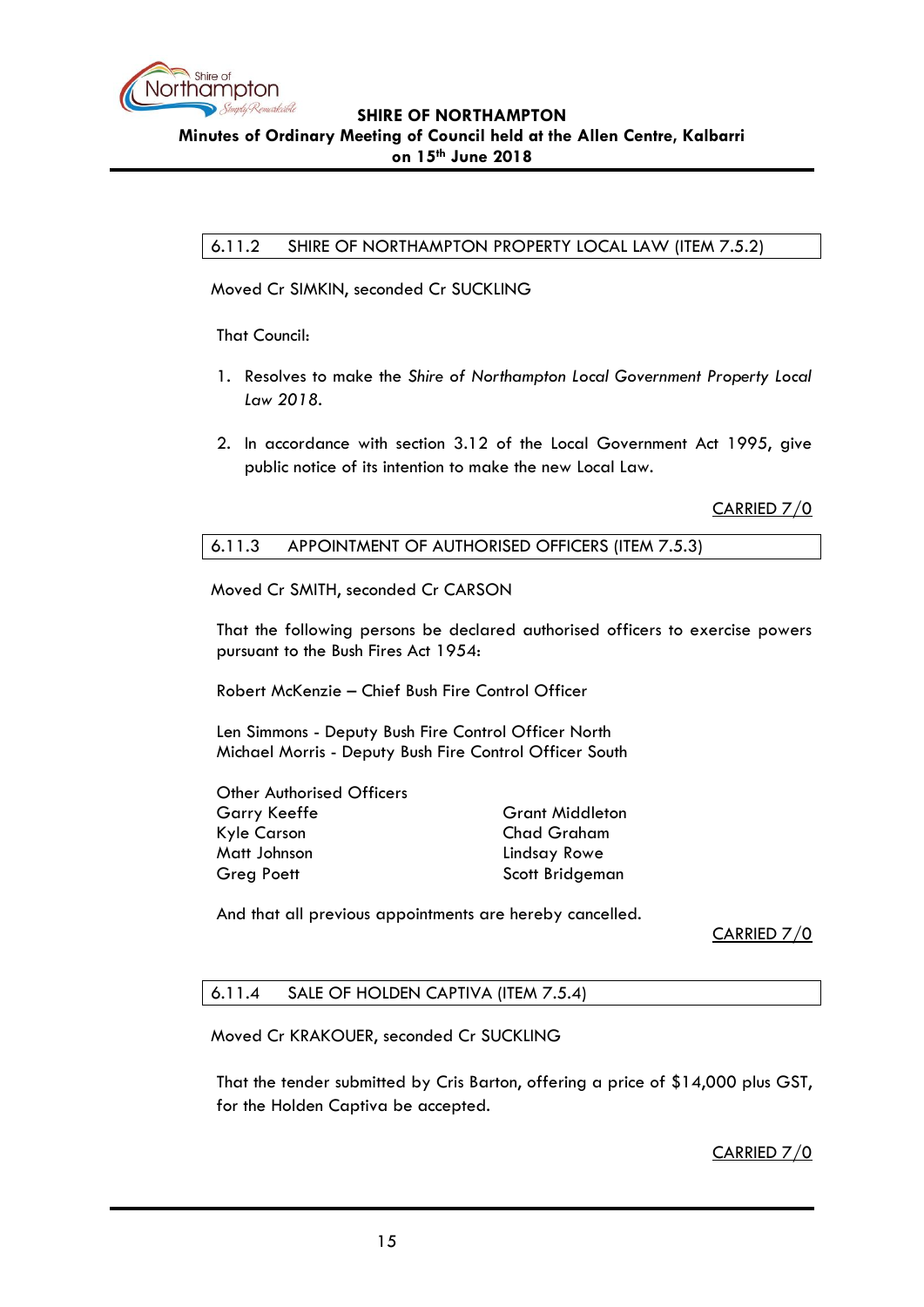

# <span id="page-15-0"></span>6.11.5 NORTHAMPTON IGA – ART SIGN (ITEM 7.5.5)

Moved Cr SUCKLING, seconded Cr HAY

That Council approves the art signage on the railing at the front car park of the Northampton IGA as per the presented design, subject to the sign being maintained in good condition at all times and, should the sign become in a dilapidated state, then the Council reserves the right to remove the sign.

CARRIED 7/0

### <span id="page-15-1"></span>6.11.6 SENIOR STAFF PERFORMANCE REVIEWS (ITEM 7.5.6)

Mr Garry Keeffe, Mr Glenn Bangay and Mr Grant Middleton declared a financial interest in Agenda Item 7.5.6 as they are senior staff of the Shire of Northampton, and may incur a gain or loss from the decision of Council.

Moved Cr STEWART, seconded Cr SUCKLING

That Council receives and adopts the performance reviews as presented, and:

- 1. Approves the request of the Deputy Chief Executive Officer for a salary increase of \$10,000 per annum; and
- 2. Approves the request of the change of employment conditions of the Building Surveyor to reduce working days from five days to three days as from 1 January 2019 as part of his transition to retirement, and extend the existing employment contract to 30 June 2020.

CARRIED 7/0

### <span id="page-15-2"></span>**6.12 SHIRE PRESIDENT'S REPORT**

Since the last Council meeting Cr Simkin reported on his attendance at the following:

| 26/05/2018 | Northampton Volunteer Dinner and Recognition Evening  |
|------------|-------------------------------------------------------|
| 31/05/2018 | Official opening of the Nature Playground in Kalbarri |
| 11/06/2018 | <b>Senior Staff Performance Reviews</b>               |

### <span id="page-15-3"></span>**6.13 DEPUTY SHIRE PRESIDENT'S REPORT**

Since the last Council meeting Cr Krakouer reported on his attendance at the following:

| 31/05/2018 | Official opening of the Nature Playground in Kalbarri |
|------------|-------------------------------------------------------|
| 11/06/2018 | <b>Senior Staff Performance Reviews</b>               |